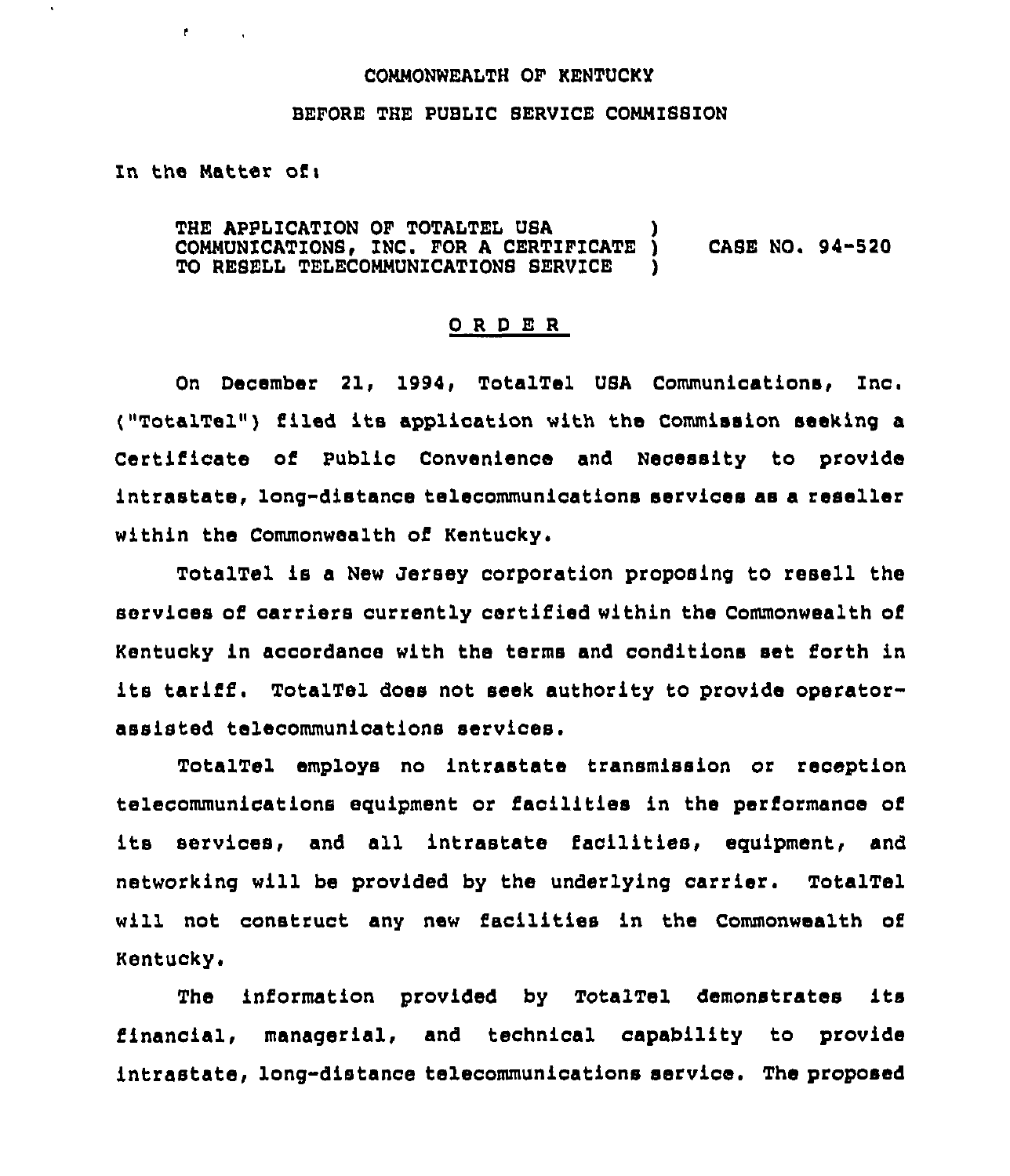rates filed December 21, 1994 should be approved as the fair, just, and reasonable rates to be charged, with the following changes:

 $\bullet$ 

1. Refer to Original Sheet 14, Section 2.5., Cancellation or Interruption of Services. Include language in compliance with 807 KAR 5:006, Section 14, regarding written notices. With certain narrow exceptions, at least ten days' written notice is required prior to termination.

2. Refer to Original Sheet 19, Section 2.13., Late Charge Include language that fully compiles with 807 KAR 5t006, Section  $8(3)(h)$ .

3. Refer to Original Sheet 24, Section 4.1<sup>~</sup> Include the rate for directory assistance as specified on Original Sheet No. 23, Section 3.4.5.

In Administrative Case No.  $306<sub>1</sub><sup>1</sup>$  the Commission stated the importance of eliminating possible customer confusion arising from the name of the billing service, rather than the name of the provider of telecommunications services, appearing on the bill. Accordingly, TotalTel should ensure that its name appears prominently on all bills issued to customers for services rendered.

The Commission, having considered the application, the information provided by TotalTel, and being otherwise sufficiently advised, HEREBY QRDERB that:

 $-2-$ 

 $\mathbf{I}$ Administrative Case No. 306, Detariffing Billing and Collection Services, Order Dated April 30, 1990.